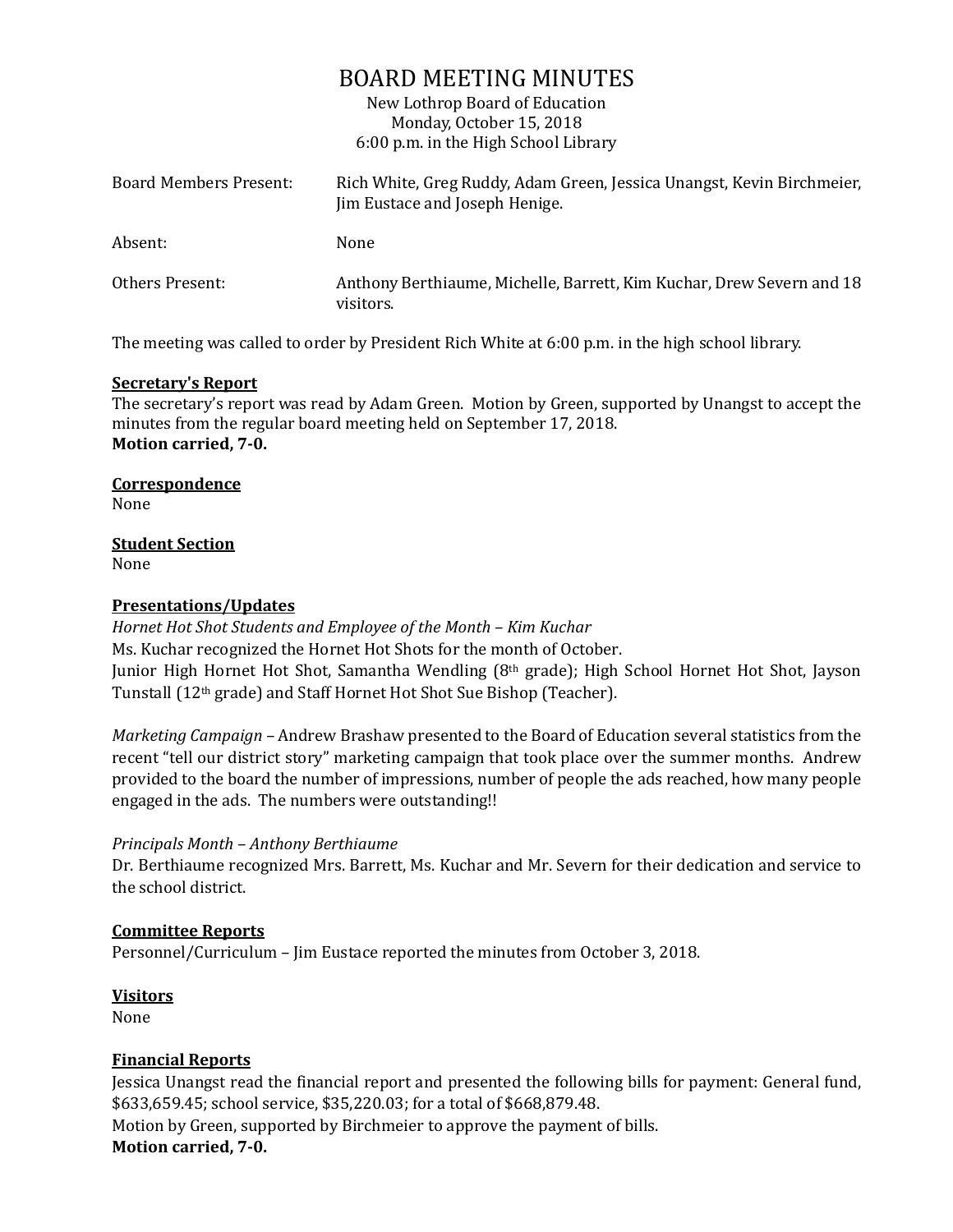The monthly financial report was read as follows: beginning balance, \$1,174,639.86; receipts, \$64,443.39; expenditures: \$668,879.48; for an ending balance of \$570,203.77. Motion by Henige, supported by Eustace to accept the monthly financial report as submitted. **Motion carried, 7-0.**

## **Action Items**

Motion by Unangst, supported by Green to approve the hire of Jill Severn, 7<sup>th</sup> grade girls volleyball coach, effective September 25, 2018.

## **Motion carried, 7-0.**

Motion by Birchmeier, supported by Ruddy to approve hiring Nate Browning, junior high wrestling coach for the 2018-2019 school year. **Motion carried, 7-0.**

Motion by Unangst, supported by Henige to approve hiring Rondalee Beardslee, 8th grade girls volleyball coach as a contracted employee of PCMI for the 2018-2019 school year. **Motion carried, 7-0.**

Motion by Birchmeier, supported by Ruddy to approve hiring Tom Kohlmann, 8th grade boys basketball coach for the 2018-2019 school year. **Motion carried, 7-0.**

Motion by Henige, supported by Unangst to approve New Lothrop High School Course Guide for the 2018-2019 school year as presented.

## **Motion carried, 7-0.**

Motion by Birchmeier, supported by Green to approve the purchase of lightning for the elementary exterior parking lot from McNaughton-McKay at a cost not to exceed \$14,866.50. **Motion carried, 7-0.**

## **District Updates**

## *Athletics – Drew Severn*

Mr. Severn reported that at the recent Mid-Michigan Academic Conference (MMAC) league meeting the athletic directors discussed the MMAC league scholar-athlete site for this spring and decided that it would take place at Flushing Valley Golf Club. The league also discussed that the location for the JV/Varsity football seasons will flip for next year. Aiden Harrison was selected as the fall sport Kiwanis Athlete of the Month, which is selected by the MMAC. Cross Country – New Lothrop guys finished  $2<sup>nd</sup>$  in the league. Carson Hersch and Drew Kohlmann earned  $1<sup>st</sup>$  team honors. Thomas Heslip and Micah Poletti earned 2nd team honors and Aaron Vincke earned honorable mention. In the girls race New Lothrop girls finished 2<sup>nd</sup> in the league. Clara Krupp finished 2<sup>nd</sup> overall and earned 1<sup>st</sup> team honors, Chloe Krupp and Alana Beckman each earned 2<sup>nd</sup> team honors; Julia Martin, Lindsey Wendling and Joely Angst each earned honorable mention in the league. Both New Lothrop boys and girls middle school teams finished 1st at their league final with Ally Andres winning the middle school girls race overall. The fall MMAC league all-conference meeting is set for Sunday, October 21<sup>st</sup> for football, cross country and soccer and October 28th for volleyball. Junior high wrestling begins on Monday, October 22nd, junior high volleyball begins on Monday, October 29th. Coach evaluations for parents and players will go out this week for all fall sports. Currently, we have an open coaching position for junior high boys basketball and girls junior high softball.

## *Elementary – Michelle Barrett*

Mrs. Barrett reported that Carol Amsterburg, our literacy coach, met with K-6 ELA teachers to review data, ask needs and set goals. Friday's professional development day went really well. Teachers met and discussed iReady, attended a staff potluck, attended committee meetings as a building, discussed writing samples and 1st/2nd grade ELA alignment. Krista Ketterer, Title I teacher, hosted a Title I parent meeting. This weekend the elementary school will host a vendor/craft show event supporting Braden "Buddy" Miller. Several local vendors will be in attendance. The elementary staff will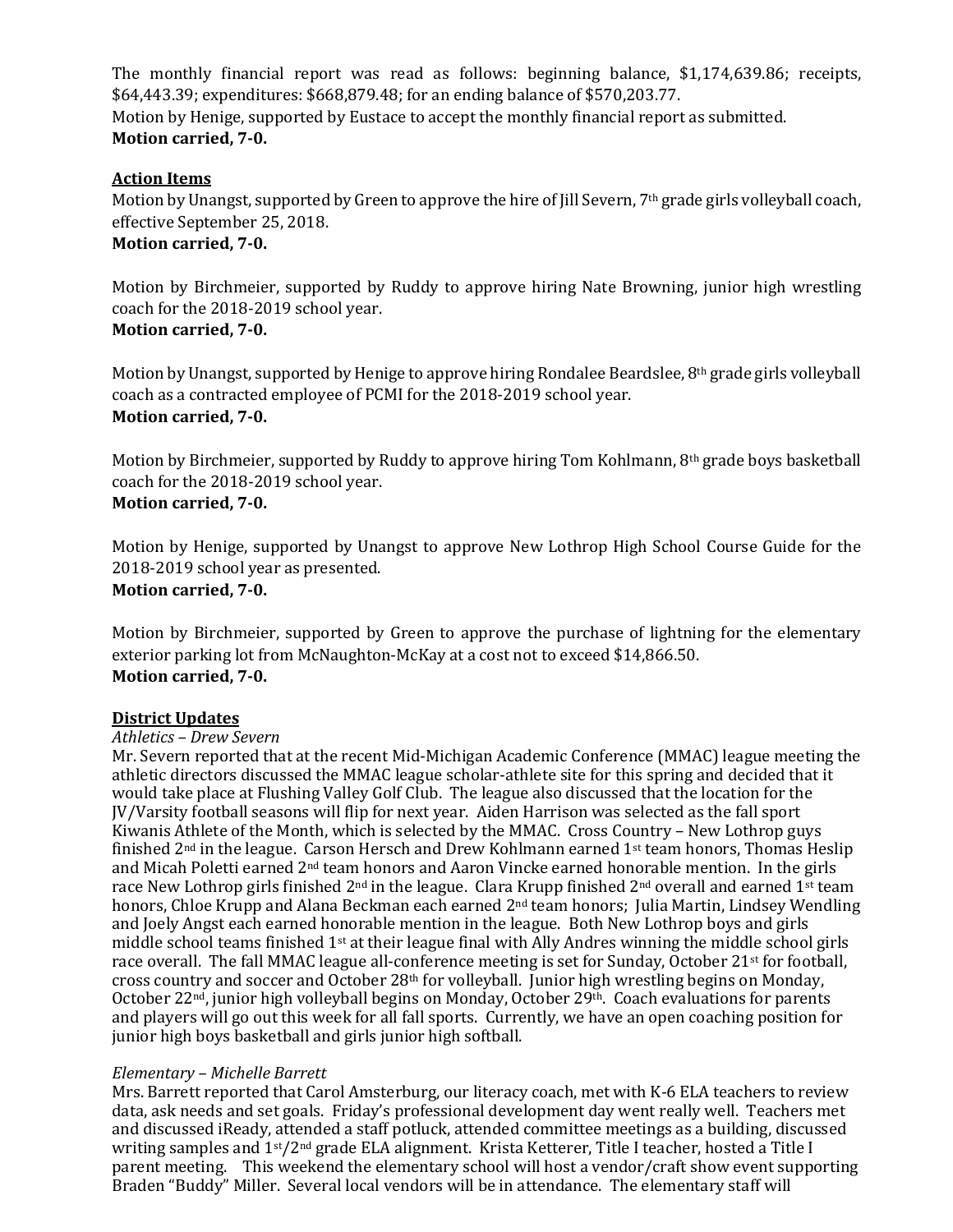participate in casual for a cause once per month. Each month, if staff chooses to participate they can pay \$5 and wear jeans. All money raised will be sent to the organization that was the focus that month. This month was to recognize Breast Cancer Awareness and over \$250 was raised to support this organization.

#### *High School – Kim Kuchar*

Ms. Kuchar reported that the high school had a successful homecoming week. Our senior/sophomore girls won the powderpuff game. Proceeds that were collected went to the VFW to support scholarships for the children of veterans to attend Camp Trotter, a summer camp near Muskegon. Our girls also went on to play Chesaning girls for the first annual powder puff game between the two schools. The money raised from that game was given to help support veteran suicide. On Friday, October 12th we had a successful pink out at the football game, which included selling pink #HornetProud t-shirts, a 60-second fundraiser, which included releasing pink balloons. All proceeds and funds raised were donated back to McLaren Imaging. The high school had a very successful PSAT day, in which 100% of students were in attendance. We had MMAC student council advisors in the building today. We will team up with MMAC student council for a day of service on March 12. On Friday, October 5th the high school had its first ever Career Fair, grades 7-12 participated and we had 80 vendors in attendance. Several of those vendors were former graduates of New Lothrop High School. Instructionally, Ms. Kuchar reported that she met with all instructional staff on their yearly goals for their evaluation. We had a team of teachers, one from each core area, and Drew that attended SAT data analysis training, those staff led and trained the rest of the high school staff on Friday's professional development day. The high school had a great professional development day last Friday. Staff took a portion of the SAT, analyzed our data, each department developed a plan PITFALLS: stamina, pacing, more rigorous assessment. Justin Knull worked with our staff to input their classroom writing assessments into illuminate. Department meetings focused on instructional changes to better prep students to be college and career ready. Science teachers are out tomorrow working on aligning their curriculum. The district has four teachers attending the Michigan Council of Teachers of English (MCTE) fall conference this coming Friday. Update on the ELA curriculum: Kim contacted several local districts and heard back from a few that their ELA teams are "piecing" their curriculum. Curriculum money is invested in developing staff as reading/writing teachers. We are sending a team to Macomb in December and they will be coming back to train our staff for the January professional development day. The high school will be setting aside money/time for ELA staff to write their own curriculum beginning with summer 2019 for 5 days.

### *District – Anthony Berthiaume*

Dr. Berthiaume reported that he sent out the district culture and climate survey to all staff in early October, thus far 39 staff members have responded and overall 95% stated that it's been a very positive start to the school year. Dr. Berthiaume stated that K-12 enrollment is at 916 from the projected 895 students. This is great news and we have the right people in the right place. Our programs are solid and the focus is on the kids. Dr. Berthiaume stated that the administrative group met with Christman, our construction manager, to discuss needs/wants with the upcoming bond. A team also went for a site visit to a local school and a local business. The next community forum will take place tomorrow night at 6:00 p.m. in the high school auditorium. Friday's professional development day was very positive. Dr. Berthiaume mentioned that he will continue to look at the bee problem we have at the elementary building and if necessary call in an exterminator so students can continue to be provided a positive learning environment. Dr. Berthiaume also mentioned that the media campaign that we launched this past summer was a huge success, he thanked Mr. Andrew Brashaw as well as the Board of Education.

## **Closed Session**

Motion by Unangst, supported by Green to enter closed session for the review of the superintendent's evaluation.

#### **Motion carried, 7-0**

Closed Session was entered at 7:15 p.m. and exited at 8:00 p.m.

Motion by Unangst, supported by Ruddy to approve the completed 2017-2018 year-end evaluation for the Superintendent.

## **Motion carried, 7-0.**